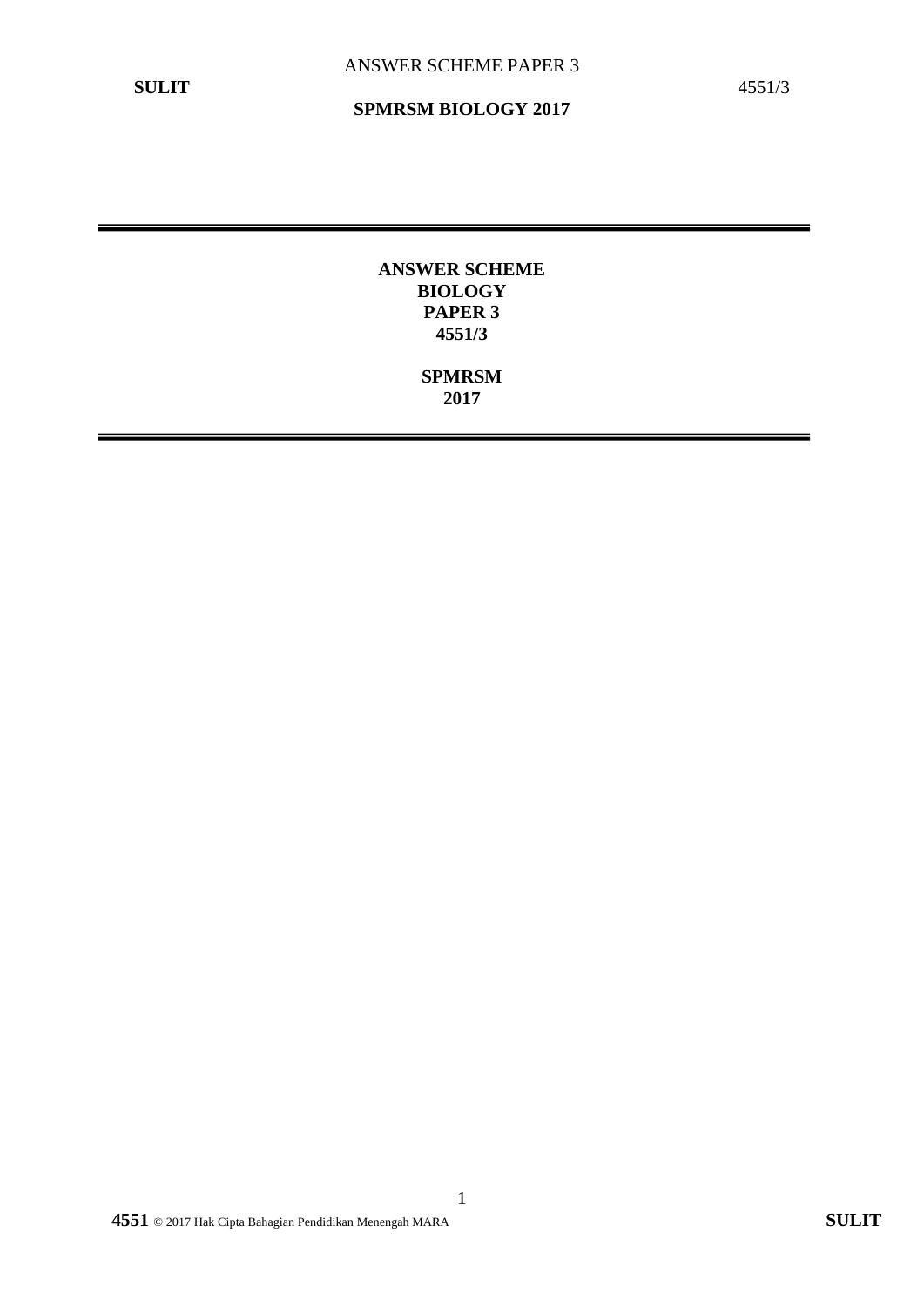#### **1 (a) KB0603 – Measuring Using Numbers**

| Score | Mark Scheme                                                     |                  |                   |  |
|-------|-----------------------------------------------------------------|------------------|-------------------|--|
|       | Sample Answer:                                                  |                  |                   |  |
|       | Concentration of sodium chloride<br>Final mass of fish fillet/g |                  |                   |  |
|       | solution $(M)$                                                  | First experiment | Second experiment |  |
| 3     | 0.1 M sodium chloride solution                                  |                  | 74                |  |
|       | 0.4 M sodium chloride solution                                  | 46               | 44                |  |
|       | 0.6 M sodium chloride solution                                  |                  |                   |  |
|       |                                                                 |                  |                   |  |

## **1 (b) (i) [KB0601 - Observation]**

| Score | Explanation                                                                                                                                                                                                                                                                                                                                                                                                                                                 |
|-------|-------------------------------------------------------------------------------------------------------------------------------------------------------------------------------------------------------------------------------------------------------------------------------------------------------------------------------------------------------------------------------------------------------------------------------------------------------------|
| 3     | Sample answer:<br>1. When the concentration of solution is 0.1 M sodium chloride solution, the<br>final mass of fish fillet (in first reading) is $70 g$ and (in second reading) is $74$<br>g.<br>2. When the concentration of solution is 0.6 M sodium chloride solution, the<br>final mass of fish fillet (in first reading) is $42$ g and (in second reading) $40$ g.<br>When the concentration of solution is 0.4 M sodium chloride solution, the<br>3. |
|       | final mass of fish fillet (in first reading) is 46 g and (in second reading) 44 g.                                                                                                                                                                                                                                                                                                                                                                          |

## **1 (b) (ii) [KB0604 – Making inference]**

| Score | Explanation                                                                                                                                                                                                                                                                                                                                                                                                                                                                                                                                                 |
|-------|-------------------------------------------------------------------------------------------------------------------------------------------------------------------------------------------------------------------------------------------------------------------------------------------------------------------------------------------------------------------------------------------------------------------------------------------------------------------------------------------------------------------------------------------------------------|
| 3     | Sample answers:<br>1. The final mass of fish fillet in 0.1 M sodium chloride solution is the highest<br>because water diffuses into the fish fillet cell by osmosis, due to 0.1 M sodium<br>chloride solution is hypotonic / high water potential compared to fish fillet<br>cell.<br>2. The final mass of fish fillet 0.6 M sodium chloride solution is the <b>lowest</b> because<br>water diffuses out from the fish fillet cell by osmosis, due to 0.6M sodium<br>chloride solution is hypertonic / low water potential compared to fish fillet<br>cell. |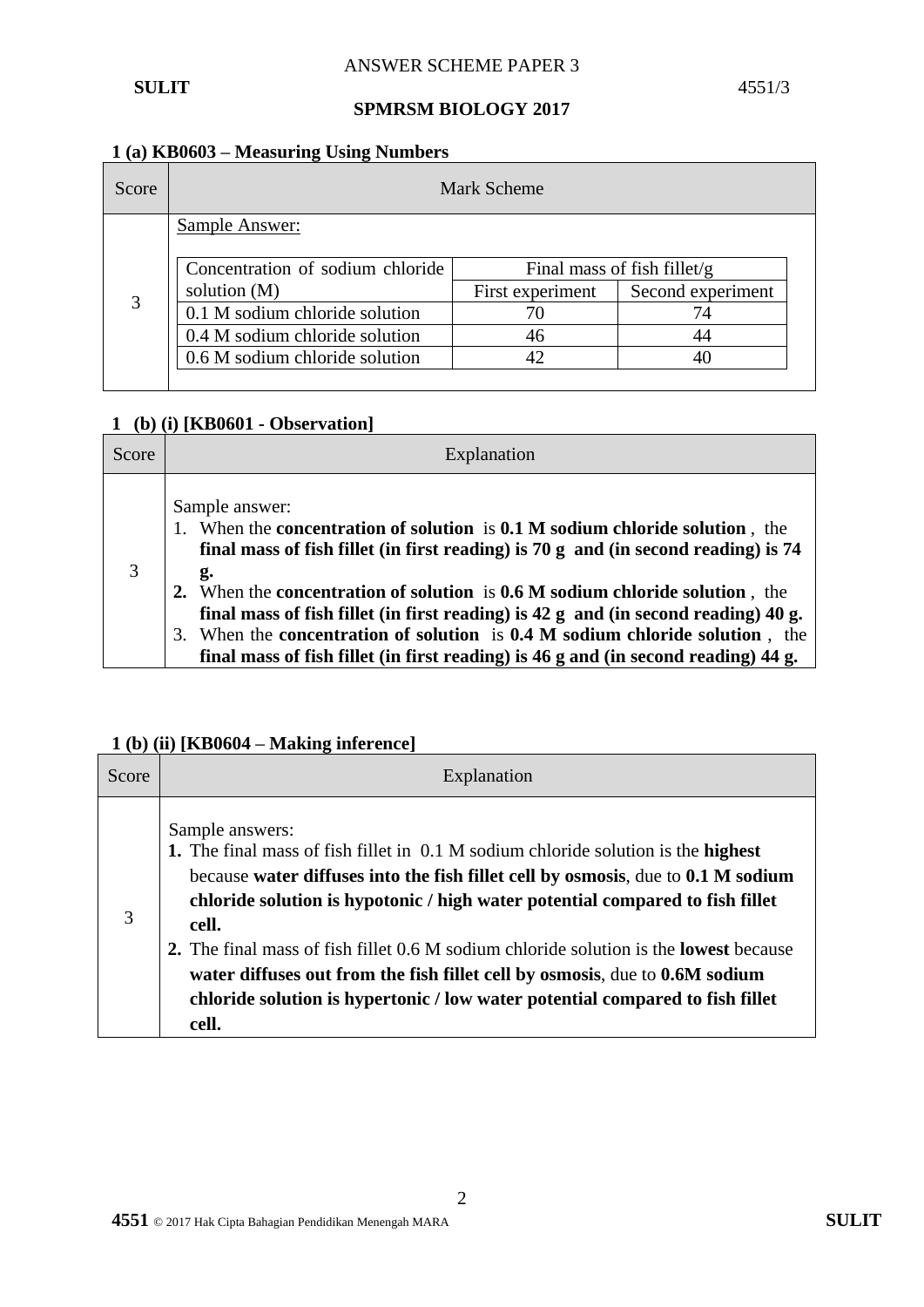## **1 (c) [KB0610 – Controlling Variables]**

| Score | Explanation                          |                                                                                                                                                 |  |  |
|-------|--------------------------------------|-------------------------------------------------------------------------------------------------------------------------------------------------|--|--|
|       | Sample Answer:                       |                                                                                                                                                 |  |  |
|       | Variables                            | Method to handle the variable correctly                                                                                                         |  |  |
|       | Manipulated variable:                |                                                                                                                                                 |  |  |
|       | Concentration of solution //         | Use <b>different</b> concentration of sodium                                                                                                    |  |  |
|       | concentration of sodium              | chloride solution which are distilled water /                                                                                                   |  |  |
|       | chloride solution                    | $0.1 M$ , $0.4 M$ and $0.6 M$ .                                                                                                                 |  |  |
|       | Responding variable :                |                                                                                                                                                 |  |  |
|       | Final mass of fish fillet            | Weigh / Measure and record the final mass                                                                                                       |  |  |
|       |                                      | of fish fillet by using (weighing) balance                                                                                                      |  |  |
|       |                                      | • Reject : spring balance                                                                                                                       |  |  |
| 3     | Average final mass of fish<br>fillet | <b>Calculate</b> and <b>record</b> average final mass of<br>fish fillet by using formula $=$<br>Final mass $1 +$ final mass 2<br>$\overline{2}$ |  |  |
|       | Difference in mass of fish           | <b>Calculate</b> and <b>record</b> difference in mass of                                                                                        |  |  |
|       | fillet                               | fish fillet by using formula $=$                                                                                                                |  |  |
|       |                                      | Average final mass – initial mass                                                                                                               |  |  |
|       | Constant variable:                   |                                                                                                                                                 |  |  |
|       | Type of fish                         | Fix the same type of fish that is mackerel                                                                                                      |  |  |
|       |                                      | • Reject : Volume of sodium chloride                                                                                                            |  |  |
|       |                                      | solution, inital mass of fish fillet                                                                                                            |  |  |
|       | 6 ticks                              |                                                                                                                                                 |  |  |

## **1 (d) [KB0611 – Making Hypothesis]**

| Score | Mark scheme                                                                                                           |
|-------|-----------------------------------------------------------------------------------------------------------------------|
|       | Sample answers :                                                                                                      |
|       | 1. The higher/lower the concentration of sodium chloride solution, the lower/higher<br>the final mass of fish fillet. |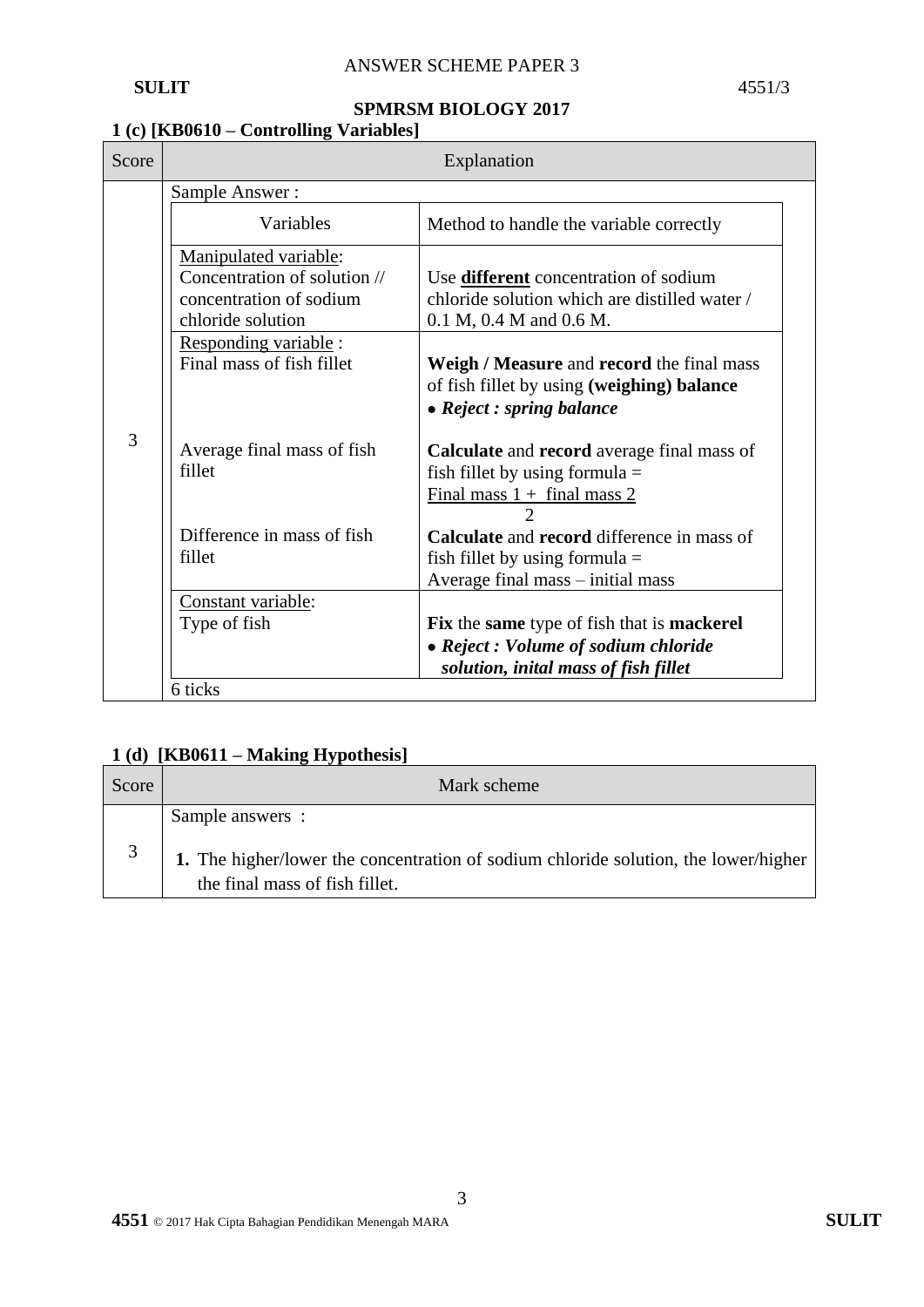# ANSWER SCHEME PAPER 3

**SULIT** 4551/3

# **SPMRSM BIOLOGY 2017**

# **1 (e) (i) [KB0606 – Communication]**

| Score | Mark scheme                                                                                                                  |                                                    |                                   |        |                              |              |
|-------|------------------------------------------------------------------------------------------------------------------------------|----------------------------------------------------|-----------------------------------|--------|------------------------------|--------------|
|       | Title<br>$\bullet$<br>Data recorded correctly<br>$\bullet$<br>Change in mass of fish fillet<br>$\bullet$<br>Sample answers : |                                                    | $-1$ mark<br>- 1 mark<br>- 1 mark |        |                              |              |
|       | Concentration of<br>sodium chloride                                                                                          | Mass of fish fillet $(g)$<br>Initial<br>Final mass |                                   |        | Change<br>in mass<br>of fish |              |
| 3     | solution $(M)$                                                                                                               | mass                                               | First                             | Second | Average                      | fillet $(g)$ |
|       | 0.1                                                                                                                          | 50                                                 | 70                                | 74     | 72.0                         | 22.0         |
|       | 0.4                                                                                                                          | 50                                                 | 46                                | 44     | 45.0                         | $-5.0$       |
|       | 0.6                                                                                                                          | 50                                                 | 42                                | 40     | 41.0                         | $-9.0$       |
|       |                                                                                                                              |                                                    |                                   |        |                              |              |

# **1 (e)(ii) [KB0612 – Plotting a graph]**

| Score | Explanation |                                                                                                                                                                                    |  |
|-------|-------------|------------------------------------------------------------------------------------------------------------------------------------------------------------------------------------|--|
|       |             | Axis/ $Paksi$ (P) : Both axis with uniform scales.<br>Points/ $Titik$ (T) : All 3 points correctly transferred<br>Shape/ <i>Bentuk</i> $(S)$ : All points connected in smooth line |  |

#### **(f) [KB0608 – Interpreting Data]**

| Score | Mark Scheme                                                                                                                                                                                                                                         |
|-------|-----------------------------------------------------------------------------------------------------------------------------------------------------------------------------------------------------------------------------------------------------|
|       | Sample answers :<br>Isotonic concentration is 0.33 M $\pm$ 0.1 M. This is because the rate of osmosis is<br>$\alpha$ g/min due to volume of water molecules diffuse in and out of the fish cells are<br>equal / no net movement of water molecules. |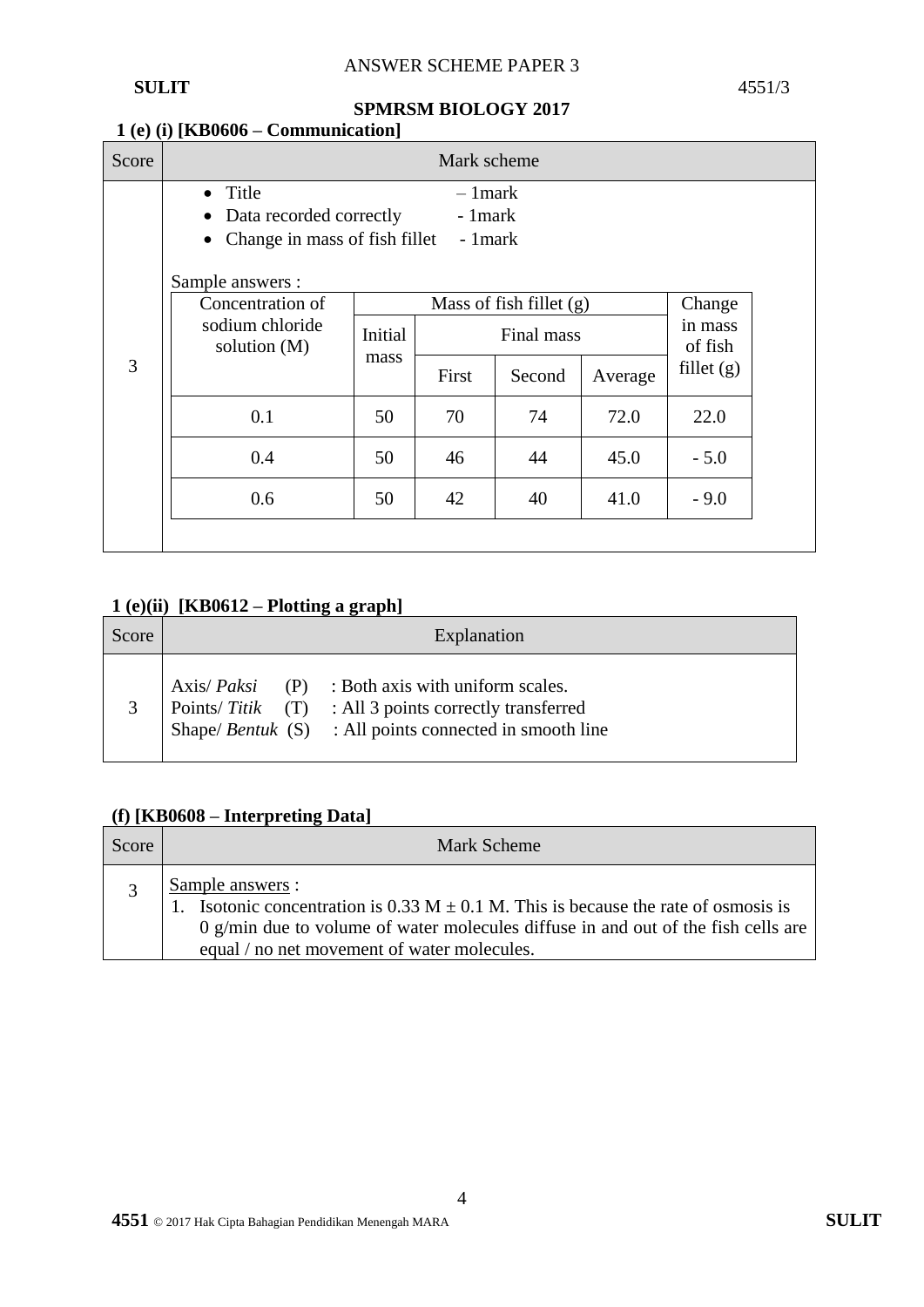#### **1 (g) [KB0605 – Predicting]**

| Score | Explanation                                                                                                                                                                                                                                                           |  |  |  |
|-------|-----------------------------------------------------------------------------------------------------------------------------------------------------------------------------------------------------------------------------------------------------------------------|--|--|--|
|       | R - Prediction of final mass (equal to) 500g<br>P1 - skin / scale impermeable<br>P2 - water molecules cannot diffuses into and diffuses out by osmosis / osmosis<br>process does not occur                                                                            |  |  |  |
|       | Sample answers:<br>The final mass of life mackerel fish will equal to 500g because the skin/scale is<br>impermeable towards water, therefore osmosis process does not occur                                                                                           |  |  |  |
|       | <b>OR</b>                                                                                                                                                                                                                                                             |  |  |  |
| 3     | R - Prediction of final mass is (equal to) 500g<br>P1 - undergo regulatory system / regulation / osmoregulatory process<br>P2 - high intake of water through mouth // excrete small volume of urine // excrete<br>excess salt through urine / gills (in form of urea) |  |  |  |
|       | Sample answers:<br>The final mass of life mackerel fish will equal to 500g because they undergo<br>regulation process which is experience high intake of water through mouth //excrete<br>small volume of urine (in form of urea)                                     |  |  |  |
|       | $R + P1 + P2$<br><b>Reject :</b> all answer related to tonicity (hypertonic, hypotonic and isotonic) of<br>seawater                                                                                                                                                   |  |  |  |

# **1 (h) [KB0609 –Defining by Operation]**

| Score | Mark scheme                                                                                                                                                                                                                                                                                                                    |
|-------|--------------------------------------------------------------------------------------------------------------------------------------------------------------------------------------------------------------------------------------------------------------------------------------------------------------------------------|
|       | Sample answers :<br>Osmosis is a process of diffusion / movement of water molecules into mackerel fish<br>fillet (cells) shown by the final mass/average final mass / change // difference // $\vert$<br>reduction // increment in mass of fish fillet affected by // depends on concentration<br>of sodium chloride solution. |

## **1 (i) [KB0602 – Classifying]**

| Score |                        | Mark scheme                                           |  |
|-------|------------------------|-------------------------------------------------------|--|
|       | Sample answer          |                                                       |  |
|       |                        | Type of solution compared to cell sap of potato strip |  |
|       | Hypotonic              | Hypertonic                                            |  |
| 3     | 0.3 % sucrose solution | 0.9 % sucrose solution                                |  |
|       | 0.5 % sucrose solution | 1.2 % sucrose solution                                |  |
|       |                        | 2.5 % sucrose solution                                |  |
|       |                        | 3.0 % sucrose solution                                |  |
|       |                        |                                                       |  |
|       |                        |                                                       |  |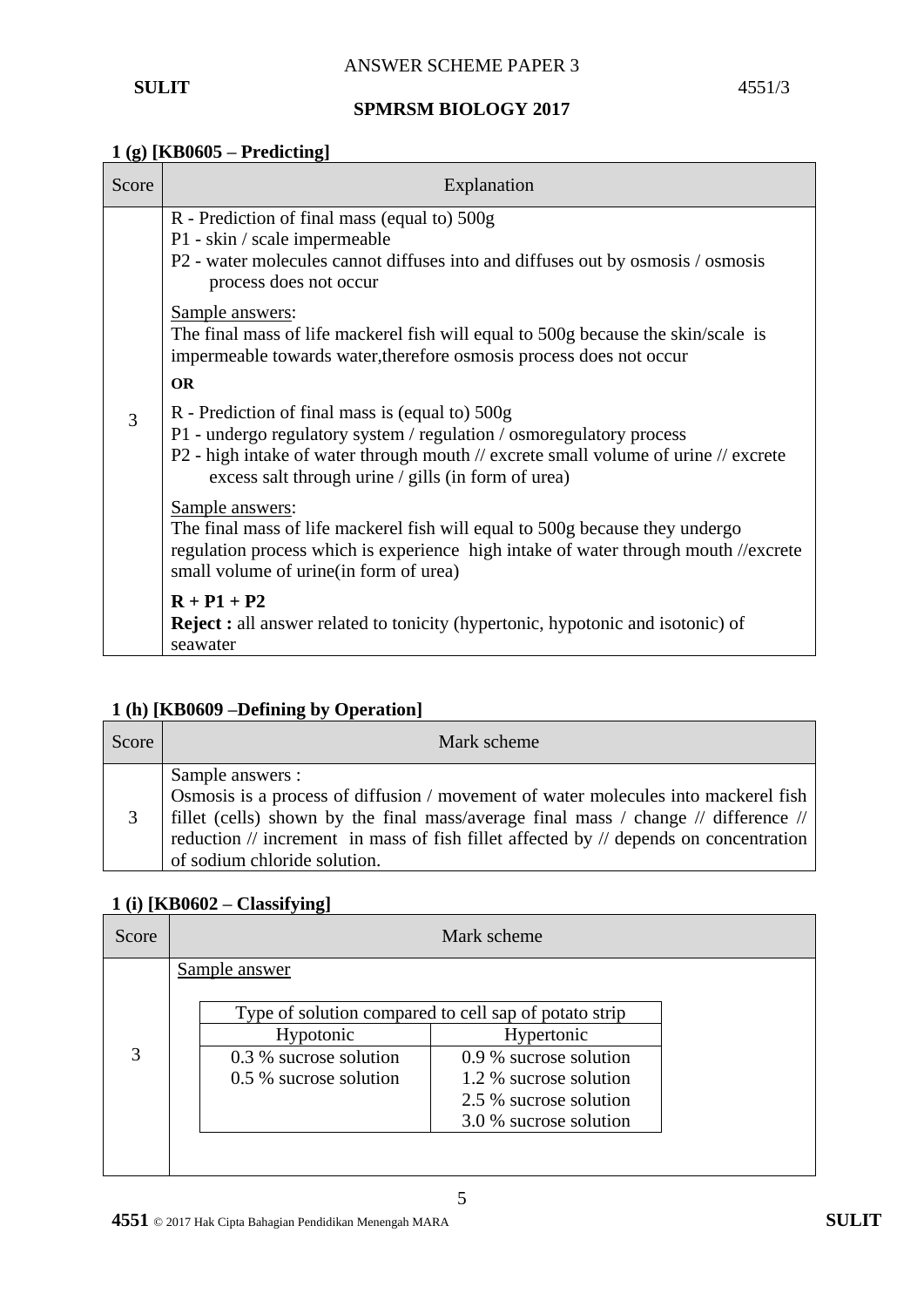Difference in mass of fish fillet and the concentration of sodium chloride solution *Perbezaan jisim kepingan ikan dan kepekatan larutan natrium klorida*



6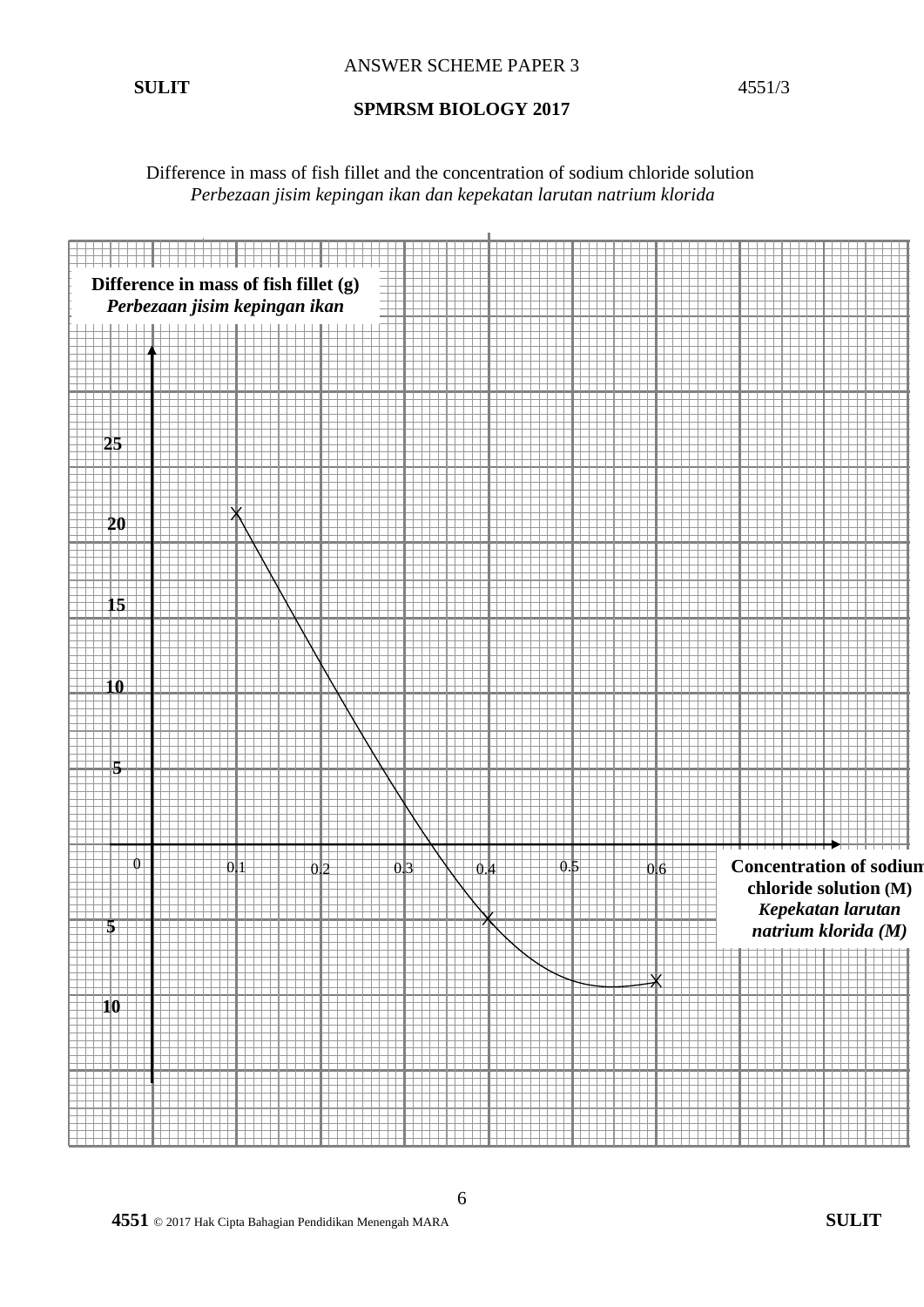# **Question 2**

| No.  | <b>Mark Scheme</b>                                                                                                                                                                                                                                                                                                                                                                                                                                                                                                                | <b>Score</b> |
|------|-----------------------------------------------------------------------------------------------------------------------------------------------------------------------------------------------------------------------------------------------------------------------------------------------------------------------------------------------------------------------------------------------------------------------------------------------------------------------------------------------------------------------------------|--------------|
| 2(i) |                                                                                                                                                                                                                                                                                                                                                                                                                                                                                                                                   |              |
|      | <b>Sample answers:</b>                                                                                                                                                                                                                                                                                                                                                                                                                                                                                                            |              |
|      | 1. Does at temperature $37^{\circ}$ C has the highest rate of salivary amylase<br>reaction on plain rice porridge stain/starch?<br>2. Does at temperature $0^0C//60^0C//80^0C$ has the lowest rate of salivary<br>amylase reaction on plain rice porridge stain/starch?<br>3. What is the effect of different temperatures on the rate of salivary<br>amylase reaction on plain rice porridge stain/starch?<br>4. Do (different) temperature affect the rate of salivary amylase reaction<br>on plain rice porridge stain/starch? |              |

|       | <b>Mark Scheme</b>                                                                                                                                 |   |  |
|-------|----------------------------------------------------------------------------------------------------------------------------------------------------|---|--|
| No.   |                                                                                                                                                    |   |  |
| 2(ii) | Sample answers:                                                                                                                                    |   |  |
|       | Rate of salivary amylase reaction on plain rice porridge stain/starch<br>1.<br>at $30^0$ C/37 <sup>0</sup> C/40 <sup>0</sup> C is the highest.     |   |  |
|       | Rate of salivary amylase reaction on plain rice porridge stain/starch<br>2.<br>at $30^0C/37^0C/40^0C$ is higher than $20^0C/60^0C/80^0C$ .         |   |  |
|       | Rate of salivary amylase reaction on plain rice porridge stain/starch<br>3.<br>at $20^0C/(60^0C/80^0C)$ is <b>lower than</b> $30^0C/37^0C/40^0C$ . | 3 |  |
|       |                                                                                                                                                    |   |  |

| No.    | <b>Mark Scheme</b>                                                                                                                                                                                                                      |                   |  |
|--------|-----------------------------------------------------------------------------------------------------------------------------------------------------------------------------------------------------------------------------------------|-------------------|--|
| 2(iii) | Able to state all three variables correctly<br>Sample answers:<br>1. Manipulated variable:<br>Temperature (of waterbath / medium of reaction)<br>2. Responding variable:<br>Rate of (salivary amylase) reaction / time taken for iodine | <b>Score</b><br>3 |  |
|        | solution to remain yellow<br>3. Controlled variable:<br>Volume of saliva/volume of starch suspension/concentration of<br>starch suspension/pH of medium                                                                                 |                   |  |

7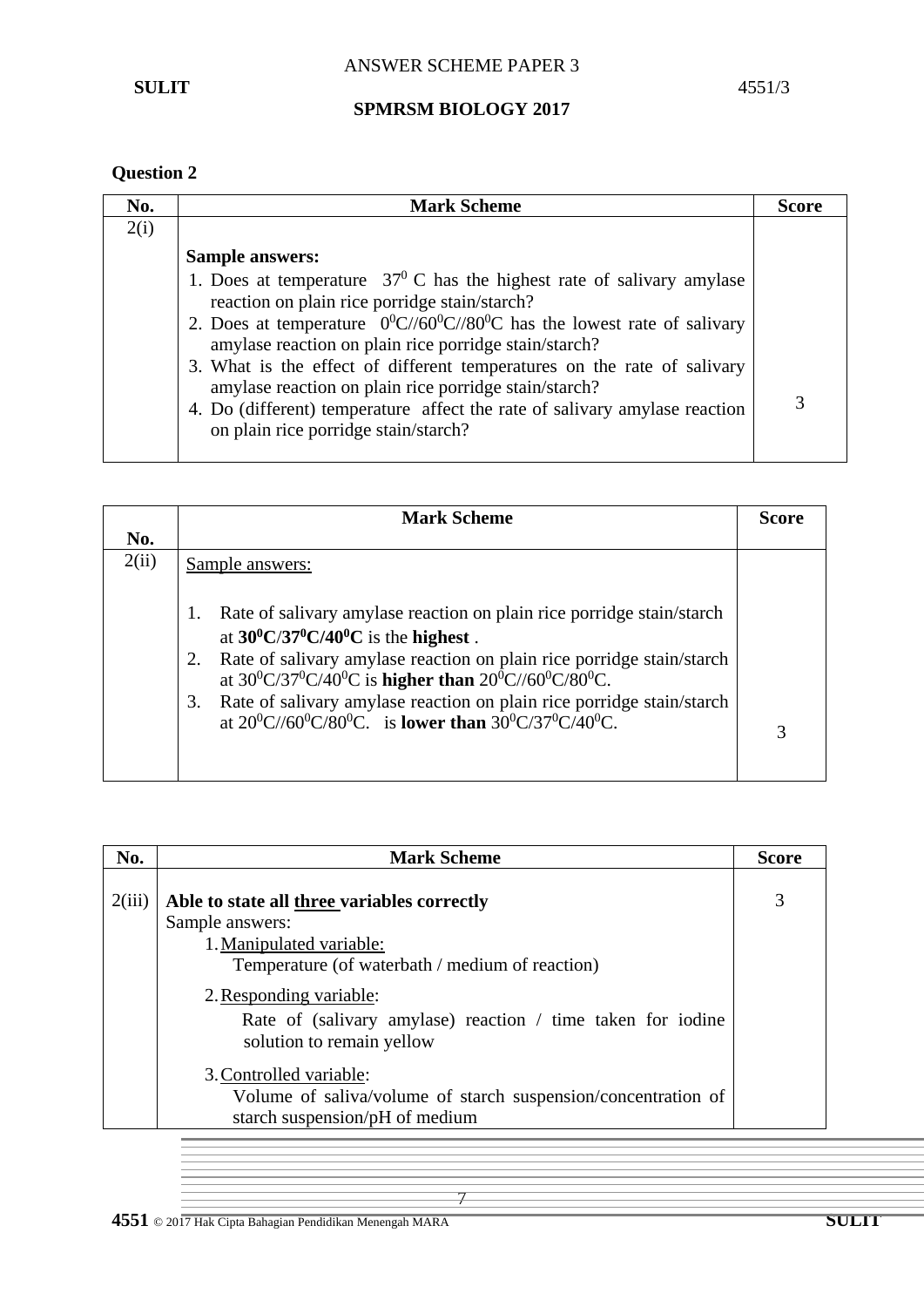## ANSWER SCHEME PAPER 3

#### **SULIT** 4551/3

#### **SPMRSM BIOLOGY 2017**

| 2(iv) | Sample answers:                                                                                                                                                                                                                                                   |                                                                                                                                                                                  |   |
|-------|-------------------------------------------------------------------------------------------------------------------------------------------------------------------------------------------------------------------------------------------------------------------|----------------------------------------------------------------------------------------------------------------------------------------------------------------------------------|---|
|       | Apparatus<br>Beakers $(\forall)$<br>Test tube $(\sqrt{)}$<br>Syringes $(\sqrt{})$<br>Droppers $(\forall)$<br>Glass rods $(\sqrt{})$<br>White tiles (with grooves)<br>Thermometer $(\forall)$<br>Test tube rack<br>Stopwatch $(\forall)$<br>* water bath $(\sqrt)$ | Materials<br>$\bullet$ 1% starch suspension / plain<br>rice porridge $(\forall)$<br>• Saliva suspension $(\sqrt)$<br>Iodine solution $(\sqrt{)}$<br>Ice cubes<br>Distilled water | 3 |
|       | $\forall$ ) compulsory for 8A<br>$*$ Bunsen burner + tripod stand + wire gauze + distilled water +<br>$beaker = Waterbath = 1$ Apparatus                                                                                                                          | $(\sqrt{})$ : compulsory for 3M<br>$8A + 3M$                                                                                                                                     |   |

|      | <b>Mark Scheme</b>                                                                  | <b>Score</b>   |  |
|------|-------------------------------------------------------------------------------------|----------------|--|
| 2(v) | Sample answer:                                                                      |                |  |
|      | Procedures:                                                                         |                |  |
|      | Mouth is <b>rinsed</b> with warm water.<br>1.                                       |                |  |
|      | 2.<br>Saliva is <b>collected</b> by using a beaker.                                 |                |  |
|      | 3.<br>The saliva is <b>diluted</b> with an equal volume of distilled water.         | K <sub>5</sub> |  |
|      | <b>5 ml</b> of 1% starch suspension is <b>put</b> into a test tube by using a<br>4. | K1             |  |
|      | syringe, labelled A1.                                                               | K1             |  |
|      | 2ml of saliva is added into another test tube by using a second<br>5.               |                |  |
|      | syringe, labelled A2.                                                               | K2/K1          |  |
|      | Test tube A1 and A2 are <b>immersed</b> into a beaker contained ice<br>6.           |                |  |
|      | cybe at $0^{\circ}$ C.                                                              | K2/K1          |  |
|      | The test tube are <b>left</b> for 5 minutes.<br>7.                                  |                |  |
|      | 8.<br>While waiting, a dry piece of white tile with groove is                       | K1             |  |
|      | prepared.                                                                           | K1             |  |
|      | A drop of iodin solution is <b>placed</b> into each groove.<br>9.                   |                |  |
|      | 10. After 5 minutes of immersion, starch suspension from test tube                  |                |  |
|      | A1 is <b>poured</b> into the saliva in test tube A2.                                |                |  |
|      | 11. The mixture is <b>stirred</b> by using a glass rod.                             | K2/K1          |  |
|      | 12. The stop watch is <b>started</b> immediatly.                                    |                |  |
|      | 13. A drop of mixture from test tube A2 is placed into first groove                 | K1             |  |
|      | on the tile contain iodine solution.                                                | K1             |  |
|      | 14. The iodine test is <b>repeated</b> every minutes for 10 minutes.                | K1             |  |
|      | 15. The dropper in a beaker is rinsed after each sampling.                          |                |  |
|      | 16. Measure and record the time taken for iodin solution to remain                  | K1             |  |
|      | yellow by using a stopwatch.                                                        |                |  |
|      | 17. Calculate and record the rate of enzyme reaction by using a                     |                |  |

8